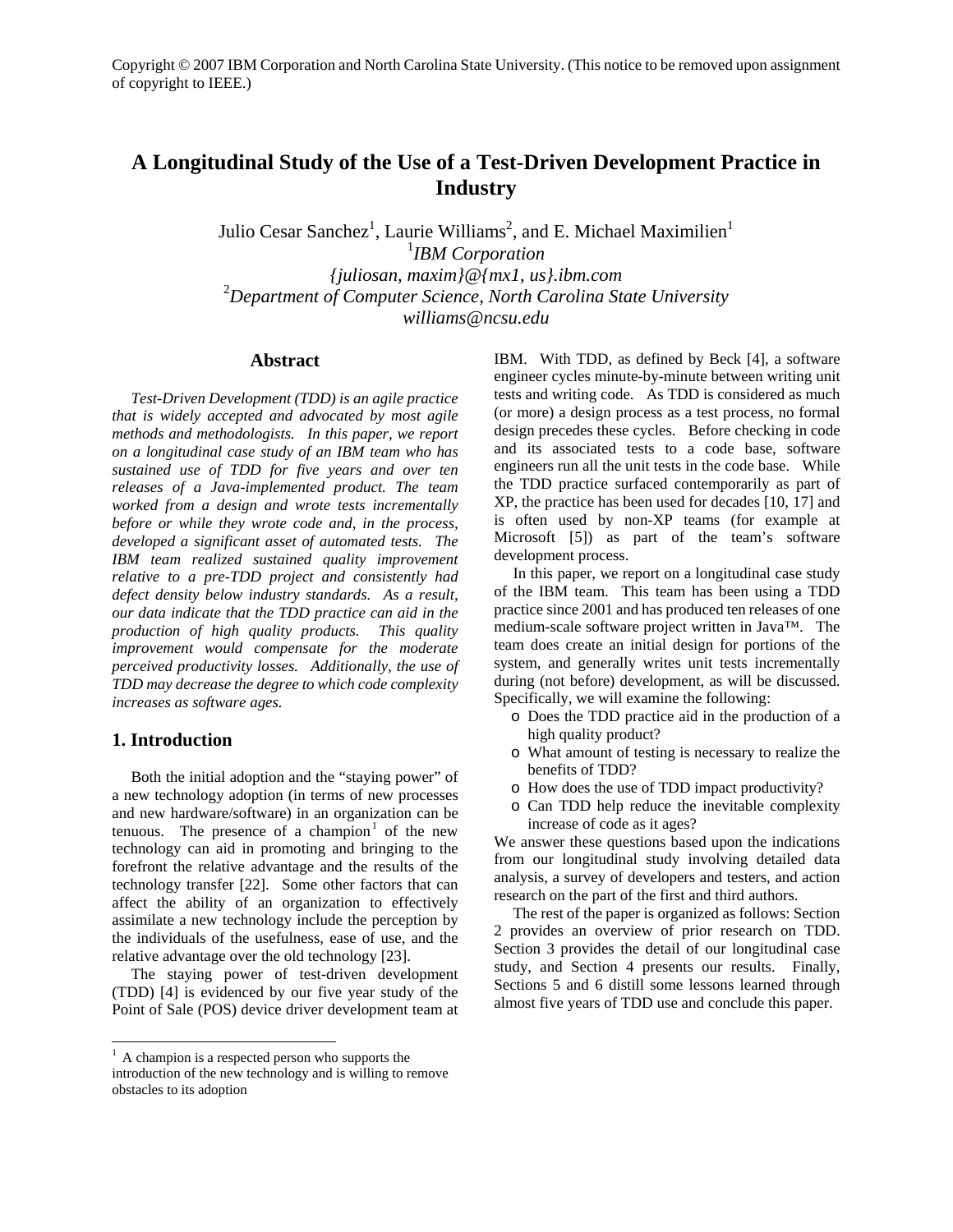# **2. Prior Research on TDD**

Empirical studies on the effectiveness of TDD have been conducted in industrial and in academic settings. In this section, we summarize the results of several of these studies. The results presented in this paper are based upon a case study that has been conducted over a much longer period than any of the results previously reported.

### **2.1 Industrial Studies**

A set of experiments were run with 24 professional programmers at three industrial locations, John Deere, Rolemodel Software, and Ericsson [11, 12]. One group developed code using the TDD practice while the other a waterfall-like approach. All programmers practiced pair programming [24], whereby two programmers worked at one computer, collaborating on the same algorithm, code or test. The experiment participants were provided the requirements for a short program to automate the scoring of a bowling game in Java [18]. The TDD teams passed 18% more functional black box test cases when compared with the control group teams. The experimental results showed that TDD developers took more time (16%) than control group developers. However, the variance in the performance of the teams was large and these results are only directional. Additionally, the control group pairs did not generally write any worthwhile automated test cases (though they were instructed to do so), making the comparison uneven.

Case studies were conducted of two development teams at Microsoft (Windows with C++ code and MSN with  $C_{++}$  and  $C_{+}$  that used the TDD practice [5]. Table 1 shows a comparison of the results of these teams relative to a comparable team in the same organization that did not use TDD.

**Table 1: Microsoft TDD case studies** 

|                                   | <b>Windows</b> | <b>MSN</b> |
|-----------------------------------|----------------|------------|
| Test LOC <sup>2</sup> /Source LOC | 0.66           | 0.89       |
| % block coverage                  | 79%            | 88%        |
| Development time                  | 24             | 46         |
| (person months)                   |                |            |
| Team size                         | 2              | 12         |
| Decrease in Defects/LOC           | 0.62           | 0.76       |
| Increase in development           | 25-35%         | 15%        |
| time                              |                |            |

A controlled experiment was conducted with 14 voluntary industrial participants [13] in Canada. Half

-

of the participants used a test-first practice, and half of these used a test-last practice to develop two small applications that took 90-100 minutes, on average, to complete. The research indicated little to no differences in productivity between the methods, but that test-first may induce developers to create more tests and to execute them more frequently.

Another controlled experiment was conducted with 28 practitioners at the Soluziona Software Factory in Spain [7]. Each practitioner completed one programming task using the TDD practice and one task using a test-last practice, each taking approximately five hours. Their research indicated that TDD requires more development time, but that the improved quality could offset this initial increase in development time. Additionally TDD leads developers to design more precise and accurate test cases.

# **2.2 Academic Studies**

Müller and Hagner conducted a controlled experiment comparing TDD with traditional programming [21]. The experiment, conducted with 19 graduate students, measured the effectiveness of TDD in terms of development time and reliability. The researchers divided the experimental subjects into two groups, TDD and control. Each group solved the same task. The task was to complete a program in which the specification was given along with the necessary design and method declarations. The students completed the body of the necessary methods. The researchers set up the programming in this manner to facilitate automated acceptance testing and reliability analysis. The researchers concluded that writing programs in test-first manner neither leads to quicker development nor provides an increase in quality.

Janzen and Saiedian conducted a controlled experiment with ten students in an undergraduate software engineering class to examine the effects of TDD on internal software design quality [15]. Students designed and built an HTML pretty-print system that took between 74 and 190 person-hours. One group used the TDD practice, one group used a test-last practice, and a third group did not write any automated tests. The results indicate that TDD can be an effective design approach, improving object decomposition, test coverage, external quality, productivity, and confidence.

Erdogmus et al. conducted a controlled experiment of third-year undergraduate students who were taking an eight-week intensive Java course at Politencnico di Torino in Italy. Twenty-four students implemented a bowling game [18] in Java. Eleven completed the task using a test-first practice and 13 used a test-last practice.

 $2$  LOC = lines of code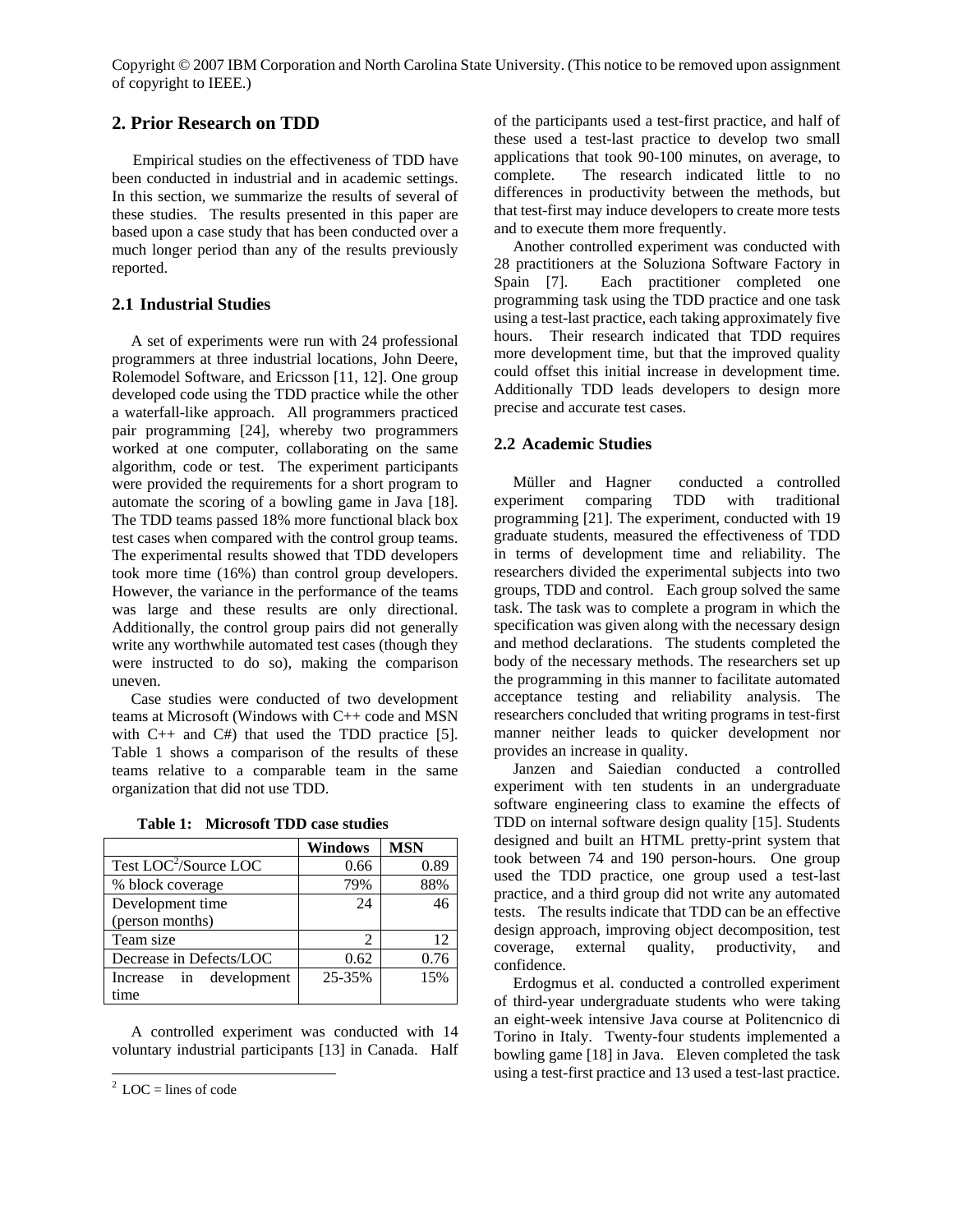Students were encouraged to complete all work in the same programming laboratory. The test-first students on average wrote more tests and, in turn, students who wrote more tests tended to be more productive.

# **3. Longitudinal Case Study at IBM**

In this section, we present an overview of the IBM case study. First, we will present contextual information about the product and the releases under study, the team, and the TDD practice used. We complete this section with our research methodology as well as listing some limitations to our empirical approach.

# **3.1 The Project**

The project is the development of IBM's JavaPOS<sup>3</sup> -compliant device drivers. We have documented the details of this project and the results of the first release in [19, 25]. The project consists of the creation of middleware for devices in the POS domain. The POS devices are varied and include most devices necessary for checking out a customer at a typical store. Examples of such devices are:

- Cash drawer (or till) that allows the store to keep cash and programmatically open the drawer;
- Scanner to quickly find the unique identifier (or SKU) of an item and look-up its price, rebates, description, and other information;
- Magnetic Swipe Reader (MSR) to collect payments in the form of credit and debit cards;
- Specialized keyboard with keys for various POS functions in a store, e.g., calculate total; and
- Specialized printers to issue receipts of transactions formatted with store logo and information designed to take into account local laws and policies.

In total the JavaPOS technical standard specification<sup>4</sup> amounts to a total of 24 different POS devices each with an average of 52 properties, 24 methods, and five events.

The purpose of the IBM team is to implement the JavaPOS specification for IBM's POS hardware devices and platforms (and from now on noted as IBM's POS drivers or IBM's drivers). In the POS domain, any failure of a device at a retail check out lane can

 $\overline{a}$ 

potentially impact the retailer's bottom line. IBM's customers, therefore, have "essential money" at risk if the JavaPOS device software middleware exhibits failures when deployed. As such, the IBM POS device driver team must use procedures to ensure this a high level of quality.

Since the first release in 1998, the JavaPOS specification has undergone ten major versions. The IBM team has kept the release of the IBM POS drivers in sync with the JavaPOS versions by producing multiple releases over the years since the first one in 2001. In this paper, we analyze data from all of these releases.

In Release 1 of the IBM JavaPOS POS drivers, the initial framework and main devices of the specification were implemented following the TDD practice. The subsequent releases typically added new devices but also implemented new functionality introduced in the specification. Every release involved some changes in the developers, project management, and test teams. This paper focuses on ten releases of the product: Release 1 in the fourth quarter of 2002 through Release 10 in the fourth quarter of 2006. Development for Release 1 began one year prior.

# **3.2 Team**

The development team initially consisted of nine full-time engineers, five in Raleigh, NC, USA and four in Guadalajara, Mexico. Eventually, engineers in Martinez, Argentina joined the team. The team size grew to as many as 17 for Release 7, as shown in Figure 1. All team members had a minimum of a bachelor's degree in computer science, electrical, or computer engineering. Some had Master's degrees. Additionally, part-time resources for project management and for system performance analysis were allocated. No one on the team had experience with TDD before the first release, and three were unfamiliar with Java. The domain knowledge of the developers had to be built during the design and development phases.



<sup>&</sup>lt;sup>3</sup> http://www.javapos.org; standard developed jointly by leading retailers, hardware and software companies

<sup>4</sup> defined in in UnifiedPOS standard v1.9.

http://www.nrf-arts.org/UnifiedPOS/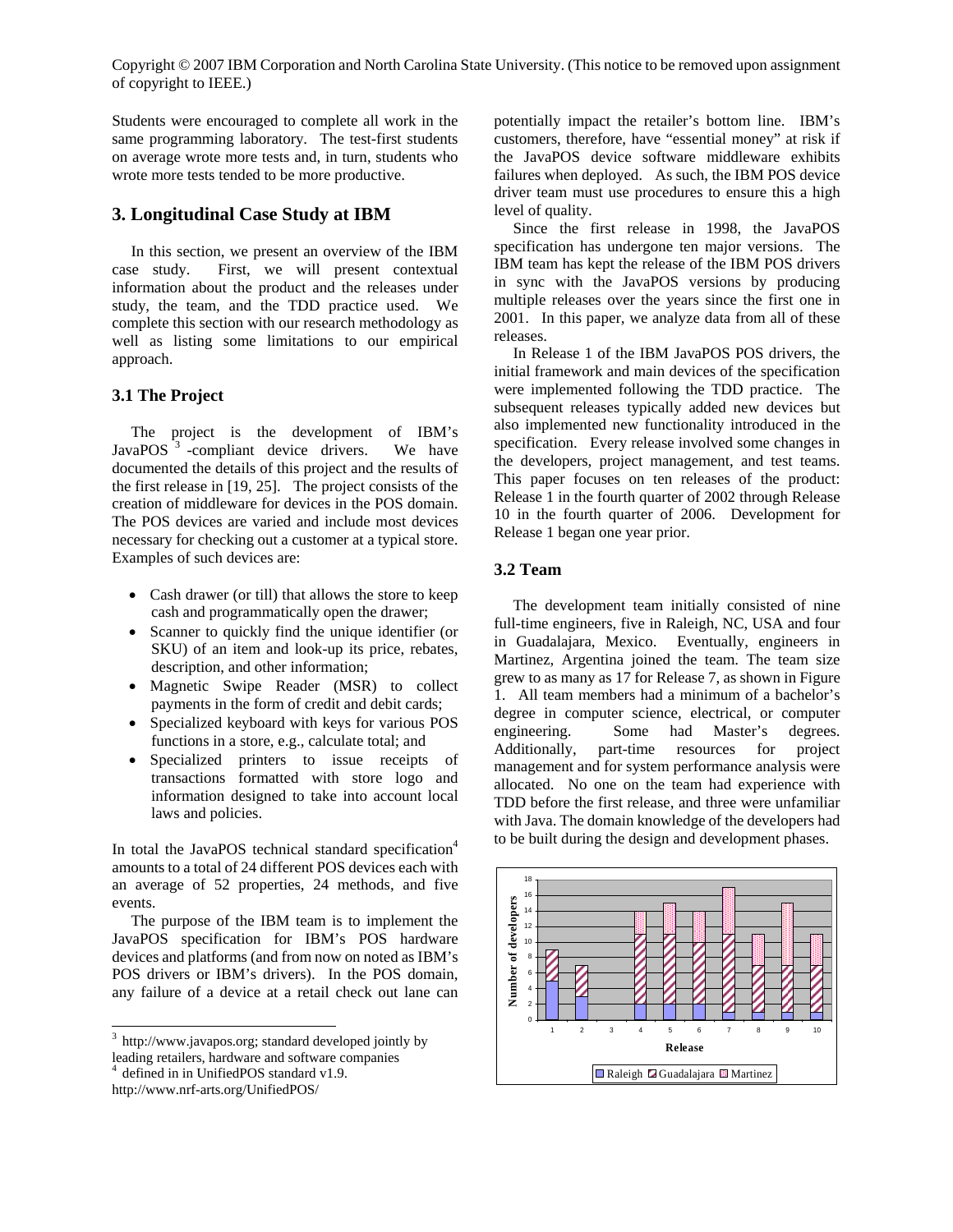## **Figure 1: Number of JavaPOS developers**

Figure 2 shows the quantity of code added in each release. The product increased from approximately 41 thousand lines of code (KLOC) in Release 1 to approximately 114 KLOC in Release 10.

In Release 7, a major effort was placed on refactoring test code, hence the drop in the number of lines of test code. The refactoring was focused on the redundancy of the test cases in the POSPrinter driver. Since IBM supports three different types of printers, often there were three sets of very similar test cases. The refactoring removed the redundancy and facilitated the integration and execution of new tests.



**Figure 2: Added Lines of Code** 

# **3.3 Testing Practices**

In this section, we describe our unit and functional verification testing practices.

**3.3.1 Unit testing practices.** With TDD, test cases were developed incrementally as a means of reducing ambiguity and to validate the requirements. The requirements were documented in a full detailed specification. After creating a "spike" [3] of the system by implementing an end-to-end service for one device, each logical portion of the system was layered and designed using UML class and sequence diagrams.

For each important class, we enforced complete unit testing. We define *important classes* to be utility classes, classes which collaborate with other classes, and classes that are expected to be reused. We define *complete testing* as ensuring that the public interface and semantics (the behavior of the method as defined in the specification) of each method were tested utilizing the JUnit  $5$  unit testing framework. Each design document included a unit testing section that listed all important classes and public methods that would be tested.

For each public class, we had an associated public test class; for each public method in the class we had an associated public test method in the corresponding unit test class. Our goal was to cover 80 percent of the important classes by automated unit testing. Some unit tests also contained methods that tested particular variations of the behavior, e.g., the printer device has an asynchronous printing capability and the regular print methods behaved differently in synchronous and. asynchronous modes.

To guarantee that all unit tests would be run by all members of the team, we set up an automated build and test systems in the geographical locations where the development teams were located. These systems would extract all the code from the library build and run all the unit tests daily. The Apache  $Ant<sup>6</sup>$  build tool was used. After each automated build/test run cycle, an email was sent to all members of the teams listing all the tests that successfully ran and any errors found. This automated build and test served us as a daily integration and validation for the team.

Each of the implemented devices has a set of methods, properties, and events exposed (following the JavaBeans<sup>7</sup> specification). The strategy for implementing the unit tests is to implement a test class for each device with test methods for each of the exposed functions. These tests can generally be divided into two primary categories: automated and interactive. Automated tests can be executed with the appropriate device attached and interactive tests require human interactions to be completed; for instance, interrogating the human user to plug or unplug a device. Over time the unit tests were refactored to push common code into superclasses as well as into utility classes.

In addition, the team also implemented two other kinds of tests. First, a series of performance-oriented unit tests; these are designed and instrumented to capture performance metrics on the devices at various levels of the software system. The goals of these tests are to give a sense of the performance of the drivers as they are being developed. Our approach and results are documented in [14]. Second, the team also implemented unit tests and functional tests for the supporting classes that enable the drivers to be cross-bus as well as enable the complete driver package to support many different hardware platforms and operating systems, e.g., to enable support different bus connectivities such as the open USB and RS-232 buses as well as IBM's proprietary RS-485 bus.

 $\frac{1}{5}$  http://junit.org

 6 http://ant.apache.org/

<sup>7</sup> http://java.sun.com/products/javabeans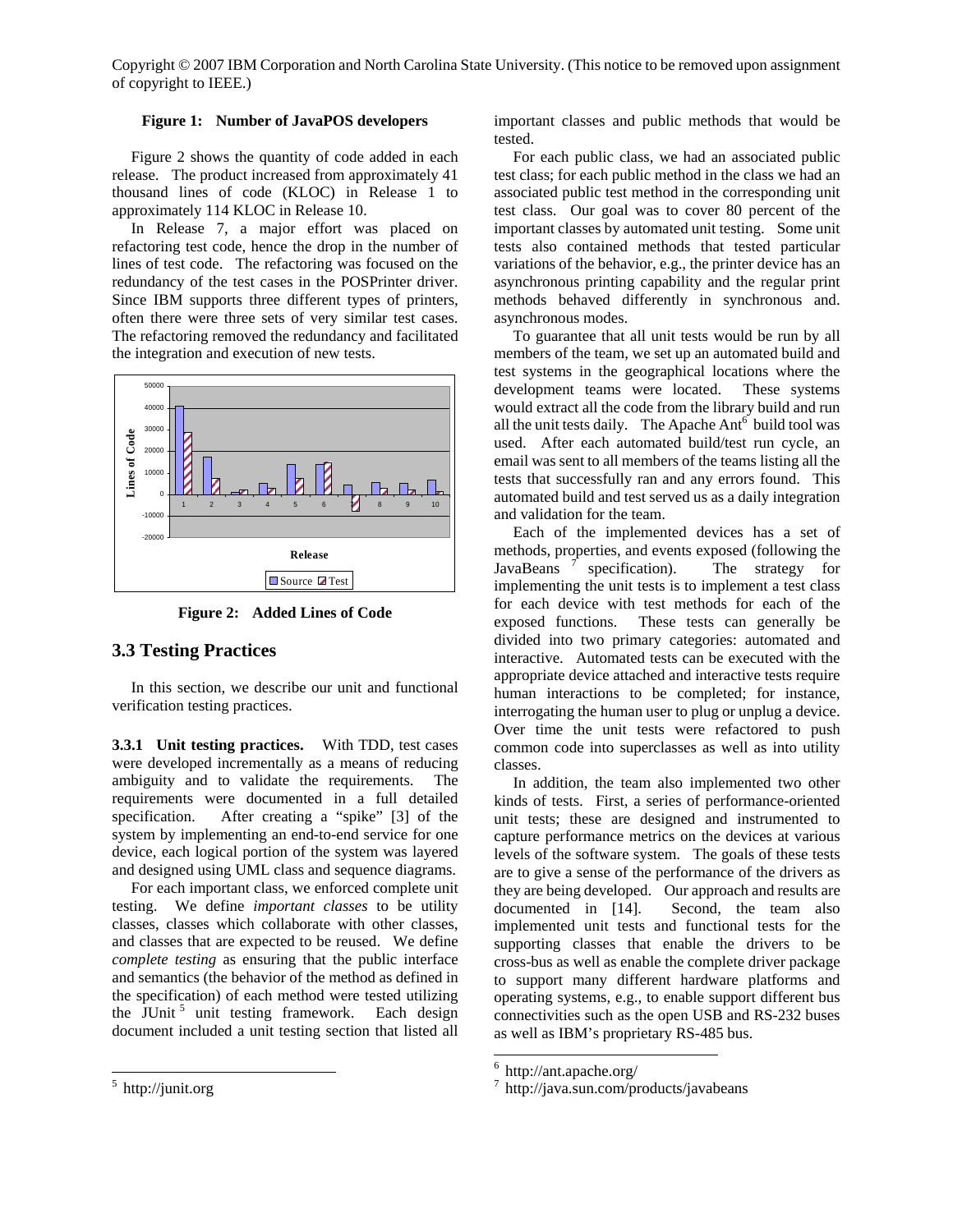**3.3.2 Functional verification testing.** When the majority of the device driver code was implemented and passing their own unit tests and those in the code base, the device drivers were sent to functional verification test (FVT). The external FVT team had written black box test cases based on the functional system specification and on conversations with developers. More than half of the FVT tests were automated in part (requiring human intervention to declare pass/fail) using TCL or Jacl scripts; the remaining tests were split fairly evenly between fully automated and fully manual.

Defects identified from running these test cases were communicated to the code developers via a defect tracking system. The defects were then categorized by device. Once 100% FVT tests have been attempted, all test cases are re-run by the FVT team in a regression test. (This does not imply that the defects from these attempted tests are all resolved.)

#### **3.4 Research Methodology**

The first author mined the source code repository and the defect tracking system to obtain quantitative metrics, such as lines of source code, cyclomatic complexity, and number of defects for each of the ten releases. Additionally, the first and third authors were part of the device driver team and could be considered action researchers<sup>8</sup>. Their knowledge of the daily operations of the team is shared throughout this paper.

The second author conducted two web-based surveys using the SurveyMonkey $9$  tool. One survey was for the developers and the other was for the testers. The purpose of the surveys was to obtain qualitative information about the use of TDD from the team. The developer survey was offered to 13 developers and answered by 11. The tester survey was offered to eight testers and answered by seven. Primarily, the survey results are discussed in Section 4.

## **3.5 Limitations of Case Study**

Formal, controlled experiments, such as those conducted with students or professionals, over relatively short periods of time are often viewed as "research in the small" [9]. These experiments may suffer from external validity limitations (or perceptions of such). On the other hand, case studies such as ours can be viewed as "research in the typical" [9]. Concerns with case studies involve the internal validity of the research, or the degree of confidence and

 $\overline{a}$ 

generalization in a cause-effect relationship between factors of interest and the observed results [6].

Case studies often cannot yield statistically significant results due to a small sample size. Nonetheless, case studies can provide valuable information on a new technology or practice. By performing multiple case studies and recording the context variables of each case study, researchers can build up knowledge through a family of experiments [2] which examine the efficacy of a new practice. We add to the knowledge about the TDD practice by performing a case study. We studied the efficacy of TDD within an IBM development group over five years and multiple releases.

In XP projects, up-front testing proceeds without any such "big design up front," commonly referred to as BDUF [3]. For this team, the requirements were stable (due to the need to synch with the JavaPOS standard). Therefore, the team chose to do up-front design via UML class and sequence diagrams. Additionally, as will be discussed, test cases were written incrementally as the code was being written, not incrementally before code was written. Our results, therefore, apply to teams how follow a similar process.

## **4. Results**

In this section, we provide the results of our analysis of study data. First, we look at the defect density of the releases. Second, we investigate the impact of TDD on the team. And finally, we look into the details of how the team applied TDD as well as the evolution of the system's complexity.

## **4.1 Defect Density**

In our survey, 100% of the developers indicated that writing tests helped them produce a higher quality product. The developer's perception was shown to be correct. We cannot reveal specific proprietary information (e.g., exact defects/KLOC) about the quality of the device drivers. However, as will be discussed, our results indicate that both the external and the internal defect density across all releases are significantly lower than the industry averages. The defect density trends are shown in Figure 3 for both internally- and externally-discovered defects. Our LOC measure is non-commented source lines of code.

<sup>&</sup>lt;sup>8</sup> The first author is still part of the development team but the third author moved on to another position at IBM Research

<sup>&</sup>lt;sup>9</sup> www.surveymonkey.com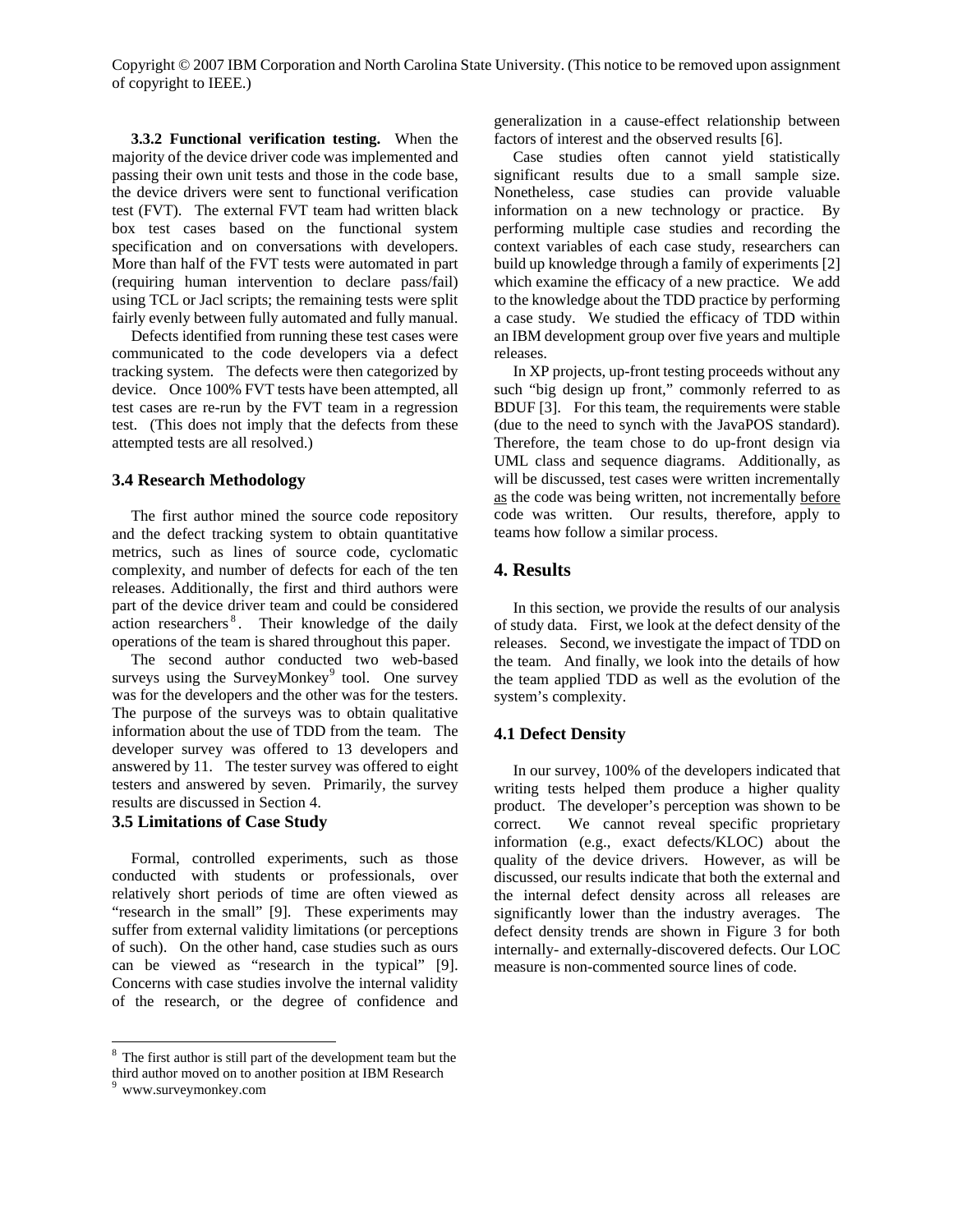

**Figure 3: Defects/KLOC**  (Y-axis suppressed to protect proprietary data)

The internally-discovered defects were primarily discovered in functional, regression, and beta testing before the official release of the drivers. We had previously reported [19, 25] that Release 1's internal defect density was 40% lower than a prior device driver project developed in a more traditional, non-TDD fashion. The prior product already had an internal defect density superior to the benchmark published by the Bangalore SPIN Benchmarking group (SPIN) [1] of 8.2 defects/thousand lines of code (KLOC). Internal defect density decreased with Release 2 and Release 3, stabilizing in future releases still much below the internal defect density of Release 1 (and thereby, much lower than the prior product and the industry standard).

The externally-discovered defects were found and reported by customers. We compare the external defect density to industry averages. Capers Jones [16] reports an average of 0.495 post release defects/function point. To convert defects/function point to defects/KLOC, we use a function point conversion estimate of 60 LOC/function point, published by  $\text{QSM}^{10}$ to obtain an industry average of 8.25 defects/KLOC.

While the overall product had a low defect density, the results of individual device drivers written by developers that embraced TDD to varying degrees provide additional information. In Table 2, we provide data about the five devices with the highest defect density. In the first column is the perceived complexity by the first author based upon his extensive observations of how difficult the device driver was to implement. The second column provides the relative cyclomatic complexity<sup>11</sup> of the device driver relative to

-

the average cyclomatic complexity of the full set of device drivers (the system average  $= 1.0$ ). The third column is the ratio of test LOC to source LOC to be compared against this ratio for the full set of device drivers (0.54). Finally, the fourth and fifth columns provide the number of manual tests and automated tests for the device, respectively. This measure indicates both the degree to which the device requires manual intervention for testing and to which the developer embraced TDD.

There are some observable trends from the first author for the devices in this "Bottom 5" list:

- o The device and/or design is complex.
- o Not enough tests have been defined relative to other devices.
- o The developer avoided running the manual tests and spending the time to review the output of the tests.
- o The devices were developed by inexperienced engineers.

**Table 2: "Bottom 5" Components with Highest Defect Density** 

| <b>Perceive</b><br>Complx | <b>Relative</b><br>Cyclom<br>Complx | <b>Test</b><br>LOC/<br><b>Src LOC</b> | <b>Manual</b><br><b>Tests</b> | <b>Automat</b><br><b>Tests</b> |
|---------------------------|-------------------------------------|---------------------------------------|-------------------------------|--------------------------------|
| Easy                      | 1.03                                | 0.54                                  | 10                            | 116                            |
| Medium                    | 1.24                                | 0.09                                  |                               | 31                             |
| Difficult                 | 0.95                                | 0.59                                  | 39                            | 350                            |
| Medium                    | 1.00                                | 0.22                                  |                               | 12                             |
| Difficult                 | 1.10                                | 0.76                                  |                               | 232                            |

Similarly, we provide measures for the five components with the lowest defect density. There are some observable trends for the devices in this "Top 5" list:

- o The device is well designed.
- o There are sufficient tests defined.
- o The devices are all developed by experienced engineers.

**Table 3: "Top 5" Component with Lowest Defect Density** 

| Perceiv<br>Compl | <b>Relative</b><br>Cyclom<br><b>Complex</b> | Test<br>LOC/<br><b>Src LOC</b> | <b>Manual</b><br><b>Tests</b> | Automat<br><b>Tests</b> |
|------------------|---------------------------------------------|--------------------------------|-------------------------------|-------------------------|
| Medium           | 1.29                                        | 0.63                           |                               | 134                     |
| Medium           | 0.96                                        | 0.88                           | 3                             | 271                     |
| Difficult        | 0.85                                        | 1.12                           | 39                            | 168                     |
| Medium           | 1.20                                        | 0.13                           | 3                             | 141                     |
| Medium           | 1.06                                        | 0.43                           |                               | 113                     |

<sup>&</sup>lt;sup>10</sup> http://www.qsm.com/FPGearing.html

 $11$  Cyclomatic complexity is a measure of the number of linearly independent paths through a program [9] and is often used as an internal measure of the actual complexity of program code. The higher the number the more complex the software. Absolute numbers are not provided to protect proprietary information.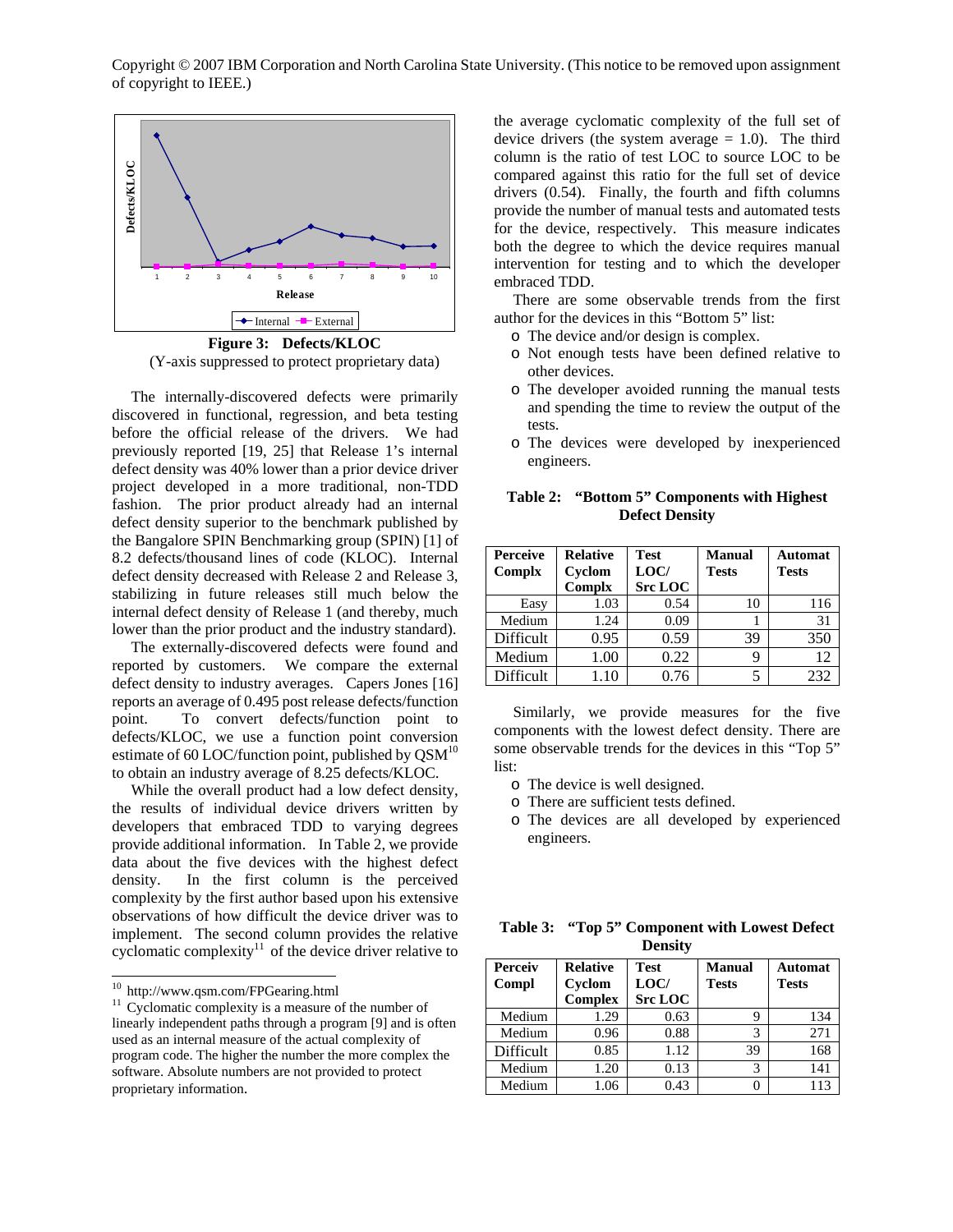#### **4.2 Details of Testing Effort**

How much testing is required to achieve a quality improvement such as was realized by the IBM team? Though an inexact measure, Figure 4 shows the result of computing the ratio of test LOC to source LOC. The average ratio across all ten releases is 0.61.



**Figure 4: Test LOC/Source LOC** 

As indicated earlier, the IBM team did not strictly follow Beck's "no design/incrementally write tests before code" TDD practice. The IBM team worked from a design document. In our survey, three developers indicated they wrote tests before code, seven wrote tests as they wrote the code, and one wrote tests after finishing about half the code. Most developers (10 of 11) said they both ran their own tests and the teams' tests at least once per day. Developers indicated little time was spent maintaining legacy tests, at most one to three hours per week.

## **4.3 People**

Quality at what cost, though? The team did not keep time records. However, on the survey we asked the developers for their perception of how much overall time it took to write the unit tests (Question D8 in the Appendix). Of the ten developers that answered this question, one said it took no extra time, one said it took less than 5% extra time, two said between 5% and 10%, one said between 11% and 20%, two said between 21% and 25%, and three said more than 25%. An increase in quality can pay for moderate productivity losses. One study [8] indicated that a technology was economically advantageous although productivity decreased by 15% due to a reduction of 15% in defects. Our overall defect density decreased by more than 15%. Additionally, developers indicated that the use of TDD got easier over time:

*At the beginning, [TDD] demanded more time… Later it was easy. It pays back when we see robust code, with better quality.*

In the open-ended responses, both the developers and the testers indicated that the presence of unit tests allows them to find problems more easily and to avoid regression defects. Additionally, a majority of the functional verification and system testers (four of seven) felt the quality of the software products delivered from the developers into test was better than other products they had tested. Of the remaining testers, two had never tested anything but JavaPOS (so they had no comparison point), and one felt quality was equal to other projects he/she had tested. None felt quality was worse. One tester indicated:

*Mainly, the fix for a JavaPOS defect generally does not break anything else and that fix does solves the problem described in the defect description; it is really an exception to have to re-open a defect due to a defective fix. As far as I have seen, testing other products of the same sort there is an important risk that a fix breaks something else or the fix does not solve the problem*.

The perception of the increase in quality and decrease in the frustration and time associated with regression defects would contributed to the "staying power" of the TDD practice with this team.

## **4.4 Code Complexity**

Often the complexity of software, as measured by cyclomatic complexity, will increase with each revision [20]. Conversely our data, shown graphically in Figure 5, indicate very little increase in cyclomatic complexity over the course of 10 releases. As Test LOC/Source LOC decreases slightly in Releases 7-10, the complexity increases slightly. Possibly, the sustained use of TDD will reduce the increase in complexity as software ages.



**Figure 5: Complexity Trends**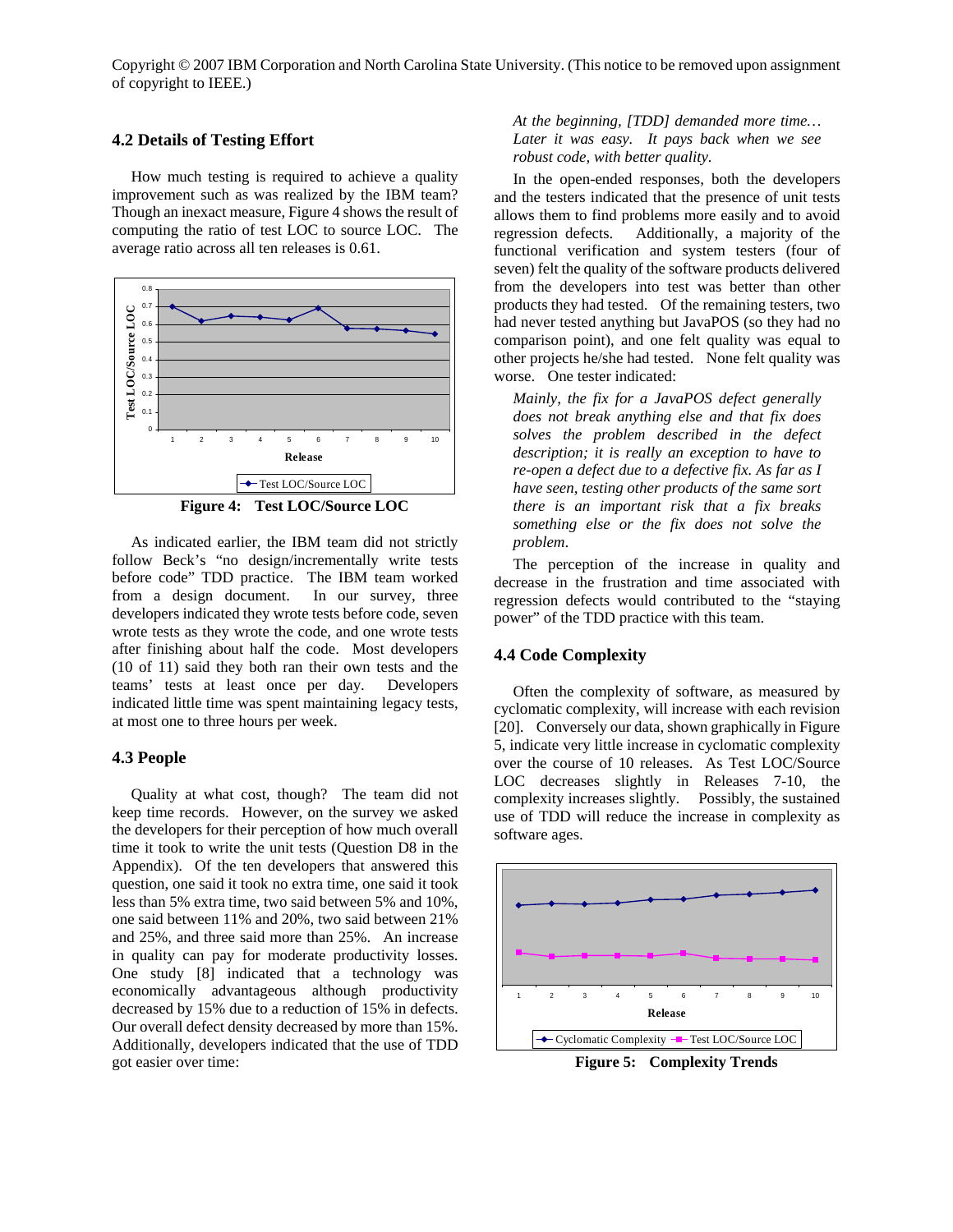# **5. Lessons Learned**

After five years of applying TDD, we are able to identify some key lessons learned:

- o *A passionate champion for the practice and associated tools is necessary.* The champion needs to be willing to spend the extra time to convince and help all team members. Over time, the duties of the champion become easier as other members of the team will start helping newer members.
- o *The JUnit framework is a well structured framework for unit test* relative to the ad hoc, "throw away" kind of testing we had done in the past. Improvements from what we had previously done involve the ease of using the *assert* statements and the automated check of expected results. The suite of tests become an asset to the project and can be run repeatedly, every build.
- o *Not all tests can be automated.* In particular, our projects have devices that require manual intervention. For example, a person must swipe a card for the magnetic stripe reader or visually inspect what is printed on a receipt that is printed.
- o *We extended the JUnit framework to handle manual intervention.* We defined a new signature named itest. An itest might require manual intervention, but otherwise is similar to a JUnit test.
- o *Set measurable objectives.* Our objective was 80% code coverage.
- o *Create a good design and structure of the code using object-oriented principles (OOP)*. The use of OOP leads toward good design habits, such as the use of the model-view-controller pattern that will allow more of the code to be tested in an automated fashion. Maximizing the automated tests is desirable because manual tests will not be run as often.
- o *Execute all the tests prior to checking code into the code base.*
- o *Write the unit tests prior to writing the code.* Those on the team who write the tests prior to the code found it easier to know that the test was testing what it was supposed to be testing, because the test would fail first because the code was not yet implemented..
- o *Institute a nightly build process that include running all the unit tests* to ensure that the tests are run at least once/day.
- o *Create a new test whenever a defect is detected internally or externally.* The developer can learn about the type of test that should have been written to prevent the defect from escaping to test or to the customer and can be more confident in the solution.

# **6. Conclusions**

In this paper, we present the results of a longitudinal case study of an IBM team that has been practicing TDD for ten releases over a five-year period. Our results indicate that the use of TDD can aid a team in developing a higher quality product. The quality improvement was not only evident in our metrics but also to the developers and to the product testers. As noted in Section 1, perception of usefulness is essential for the "staying power" of a practice, as has been done TDD for this IBM team. The developers indicated there could be some productivity decreases, but the product lifecycle quality improvement would compensate for moderate perceived productivity losses. Additionally, the use of TDD may decrease the degree to which code complexity increases as software ages.

# **7. Acknowledgements**

We thank the IBM device driver development team members in Raleigh, NC, Guadalajara, Mexico, and Martinez, Argentina. We would also like to thank members of the NC State University *RealSearch* research group for their help on the paper.

## **8. References**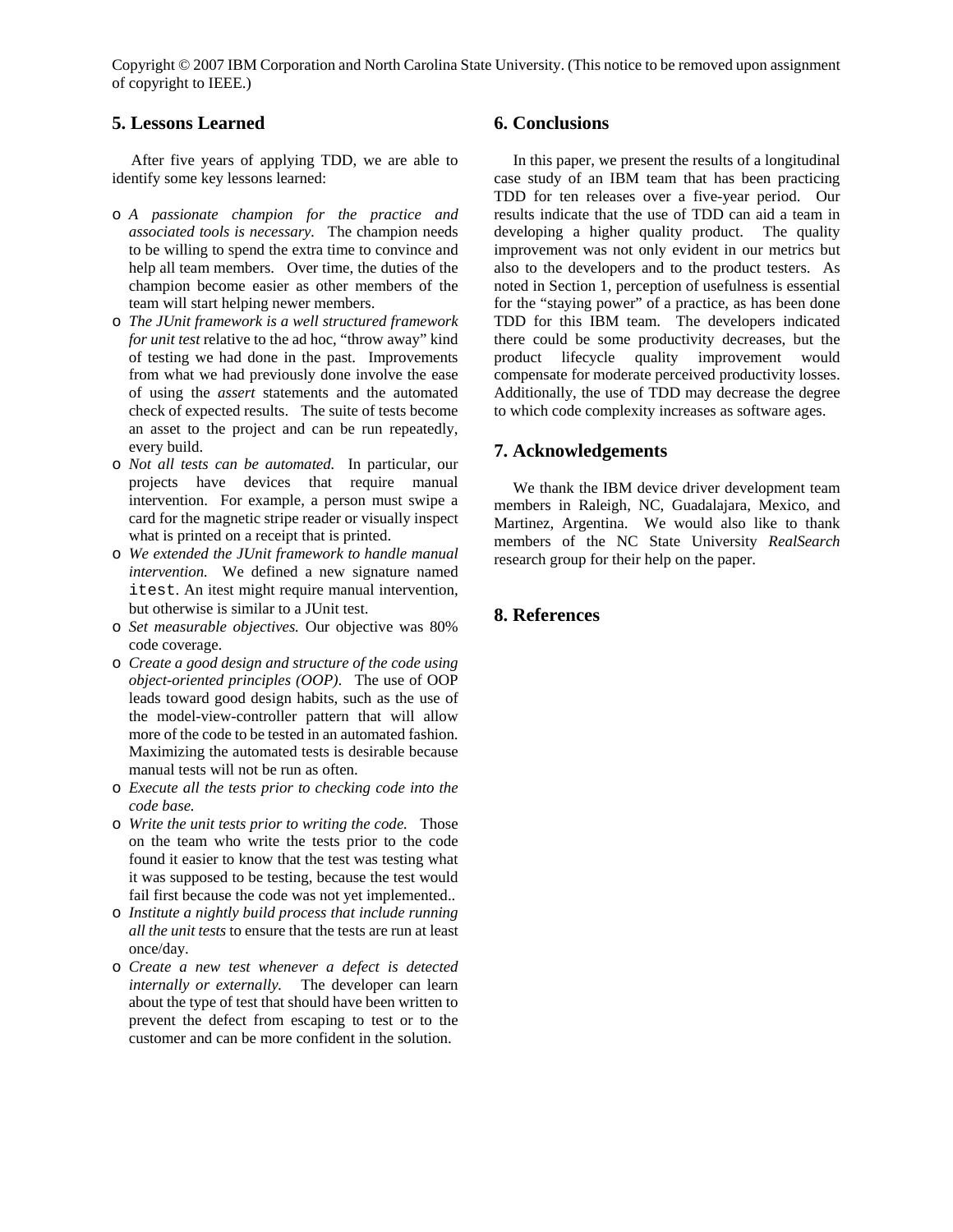[1] Bangalore Benchmarking Special Interest Group, "Benchmarking of Software Engineering Practices at High Maturity Organizations," Bangalore Software Process Improvement Network, 2001.

[2] V. R. Basili, F. Shull, and F. Lanubile, "Building Knowledge Through Families of Experiments," *IEEE Transactions on Software Engineering*, vol. 25, no. 4, 1999, pp. 456 - 473.

[3] K. Beck, *Extreme Programming Explained: Embrace Change*. Reading, Mass.: Addison-Wesley, 2000.

[4] K. Beck, *Test Driven Development -- by Example*. Boston: Addison Wesley, 2003.

[5] T. Bhat and N. Nagappan, "Evaluating the efficacy of test-driven development: industrial case studies," ACM/IEEE international symposium on International symposium on empirical software engineering, Rio de Janeiro, Brazil, 2006, pp. 356 - 363

[6] D. T. Campbell and J. C. Stanley, *Experimental and Quasi-Experimental Design for Research*. Boston: Houghton Mifflin Co., 1963.

[7] G. Canfora, A. Cimitile, F. Garcia, M. Piattini, and C. A. Visaggio, "Evaluating Advantages of Test Driven Development: a Controlled Experiment with Professionals," International Symposium on Empirical Software Engineering (ISESE) 2006, Rio de Jaiero, Brazil, 2006, pp. 364-371.

[8] H. Erdogmus and L. Williams, "The Economics of Software Development by Pair Programmers," *The Engineering Economist*, vol. 48, no. 4, 2003, pp. 283-319.

[9] N. E. Fenton and S. L. Pfleeger, *Software Metrics: A Rigorous and Practical Approach*: Brooks/Cole, 1998.

[10] D. Gelperin and W. Hetzel, "Software Quality Engineering," Fourth International Conference on Software Testing, Washington, DC, June 1987, pp.

[11] B. George, "Analysis and Quantification of Test Driven Development Approach MS Thesis," North Carolina State University Computer Science, Raleigh, NC, 2002.

[12] B. George and L. Williams, "An Initial Investigation of Test-Driven Development in Industry," ACM Symposium on Applied Computing, Melbourne, FL, 2003, pp. 1135-1139.

[13] A. Geras, M. Smith, and J. Miller, "A Prototype Empirical Evaluation of Test Driven Development," International Symposium on Software Metrics (METRICS), Chicago, IL, 2004, pp. 405 - 416.

[14] C.-w. Ho, M. J. Johnson, L. Williams, and E. M. Maximilien, "On Agile Performance Requirements Specification and Testing," Agile 2006, Minneapolis, MN, 2006, pp. 47-52.

[15] D. S. Janzen and H. Saiedian, "On the Influence of Test-Driven Development on Software Design," Conference on Software Engineering Education and Training (CSEET), Turtle Bay, Hawaii, 2006, pp. 141-148.

[16] C. Jones, *Software Assessments, Benchmarks, and Best Practices*. Boston, MA: Addison Wesley, 2000.

[17] C. Larman and V. Basili, "A History of Iterative and Incremental Development," *IEEE Computer*, vol. 36, no. 6, June 2003, pp. 47-56.

[18] R. C. Martin and R. S. Koss, "Engineer Notebook: An Extreme Programming Episode,"

*http://www.objectmentor.com/resources/articles/xpepisode.ht m*, no., 2001.

[19] E. M. Maximilien and L. Williams, "Assessing Test-driven Development at IBM," International Conference of Software Engineering, Portland, OR, 2003, pp. 564-569.

[20] A. Monden, S. Sato, and K. Matsumoto, "Capturing Industrial experiences of software maintenance using product metrics," 5th World Multi-Conference on Systemics, Cybernetics and Informatics, Orlando, FL, 2001, pp. pp. 394 - 399.

[21] M. M. Müller and O. Hagner, "Experiment about Test-first Programming," *IEE Proceedings Softwar*, vol. 149, no. 5, 2002, pp. 131-136.

[22] S. L. Pfleeger, "Understanding and improving technology transfer in software engineering," *Journal of Systems and Software*, vol. 47, no. 2-3, July 1999, pp. 111-124.

[23] C. K. Riemenschneider, B. C. Hardgrave, and F. D. Davis, "Explaining software developer acceptance of methodologies: a comparison of five theoretical models," *IEEE Trans. Software Eng.*, vol. 28, no. 12, December 2002, pp. 1135 - 1145.

[24] L. Williams and R. Kessler, *Pair Programming Illuminated*. Reading, Massachusetts: Addison Wesley, 2003. [25] L. Williams, E. M. Maximilien, and M. Vouk, "Test-Driven Development as a Defect-Reduction Practice," IEEE International Symposium on Software Reliability Engineering, Denver, CO, 2003, pp. 34-45.

## **Appendix**

Here we provide the questions asked of the developers and testers in our surveys.

# **A.1 Developer Survey**

D1. When you develop code, do you work from a design document?

- o No
- o Yes, specify what kind of document(s) (e.g. sequence diagram)
- D2. When do you write automated unit tests?
	- o before you write the code
	- o as you write the code
	- o after you finish some code? If you write unit tests after you finish writing code, how much code to you finish before you write some tests?

D3. What do you base your unit tests on? (check all that apply)

- o The structure of the code
- o The requirement document
- o Important scenarios
- o Other (specify)

D4. How do you decide when you have written enough unit tests?

- o Code coverage
- o Gut feel
- o Run out of time
- o Other (specify)